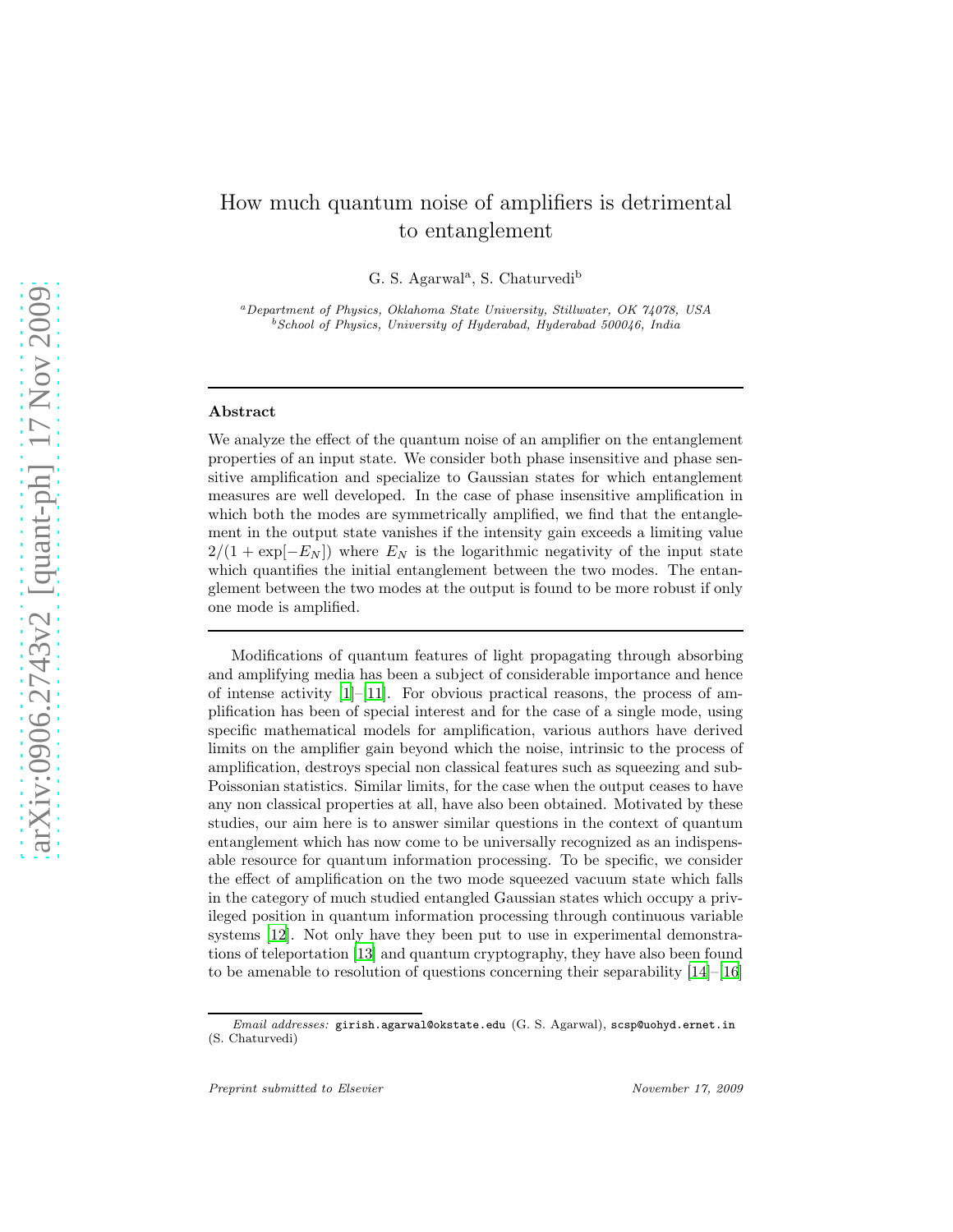and distillability [\[17](#page-8-4)].

In this letter we consider two kinds of amplifiers- phase insensitive and phase sensitive. The two amplification processes are quite distinct in character in so far as their entanglement properties are concerned. While the phase insensitive amplifier performs local operations on the two modes, albeit non unitary, phase sensitive amplification operates quite differently. Our key results on the critical values of the gain are given by eqs. [\(19\)](#page-4-0) and [\(23\)](#page-5-0). For phase sensitive amplifier we give a condition on the phase mismatch that can be tolerated before the entanglement in the output starts deteriorating. Interestingly enough, Josse et al [\[10\]](#page-7-2) have demonstrated a linear optical implementation of optical amplification process and some of the ideas of this paper can be tested by methods of linear optics. We consider phase insensitive amplification first.

I. Phase Insensitive Amplifier: We model this type of amplifier in the standard way as a bath consisting of N two level atoms of which  $N_1$  are in the excited state and  $N_2$  in the ground state with  $N_1 > N_2$ . Under the assumptions that atomic transitions have a large width and that the bath is maintained in a steady state, the time evolution of the density operator  $\rho$  for a single mode of radiation field on resonance with the atomic transition is described, in the interaction picture, by the master equation

<span id="page-1-0"></span>
$$
\frac{\partial \rho}{\partial t} = -\kappa N_1 (a a^{\dagger} \rho - 2 a^{\dagger} \rho a + \rho a a^{\dagger}) \n- \kappa N_2 (a^{\dagger} a \rho - 2 a \rho a^{\dagger} + \rho a^{\dagger} a),
$$
\n(1)

where a and  $a^{\dagger}$  are the annihilation and creation operators of the field mode. An optical realization of [\(1\)](#page-1-0) for  $N_2 = 0$  is discussed in [\[10\]](#page-7-2). An important feature of this master equation is that if the initial density operator is a Gaussian then its Gaussian character is preserved at later times. In particular, an initial Gaussian Wigner distribution evolves into a Gaussian Wigner distribution. The celebrated result of Hong Friberg and Mandel [\[3\]](#page-7-3) states that both sub-Poissonian statistics as well as the squeezing characteristics of any input state (not necessarily Gaussian) survive if the gain  $|G|^2$  where  $G \equiv \exp[\kappa t (N_1 - N_2)]$ of the amplifier satisfies the condition

$$
|G|^2 \, < \, \frac{2N_1}{N_1 + N_2} \, < \, 2. \tag{2}
$$

The evolution of the density operator under the master equation above is entirely captured by the following intuitively appealing Heisenberg like evolutions for the mode creation and annihilation operators:

<span id="page-1-1"></span>
$$
a(t) = Ga(0) + c^{\dagger}, \ a^{\dagger}(t) = G^* a^{\dagger}(0) + c^{\dagger}, \tag{3}
$$

where the averages of the noise operators  $cc^{\dagger}$  and  $c^{\dagger}c$  are taken to be

<span id="page-1-2"></span>
$$
\langle cc^{\dagger} \rangle = (1+\eta)(|G|^2 - 1), \quad \langle c^{\dagger}c \rangle = \eta(|G^2| - 1), \tag{4}
$$

with  $\eta = N_2/(N_1 - N_2)$ . Hereafter we would take [\(3\)](#page-1-1) and [\(4\)](#page-1-2), supplemented by the conditions  $|G|^2 > 1$  and  $\eta \ge 0$  as the equations defining the action of a linear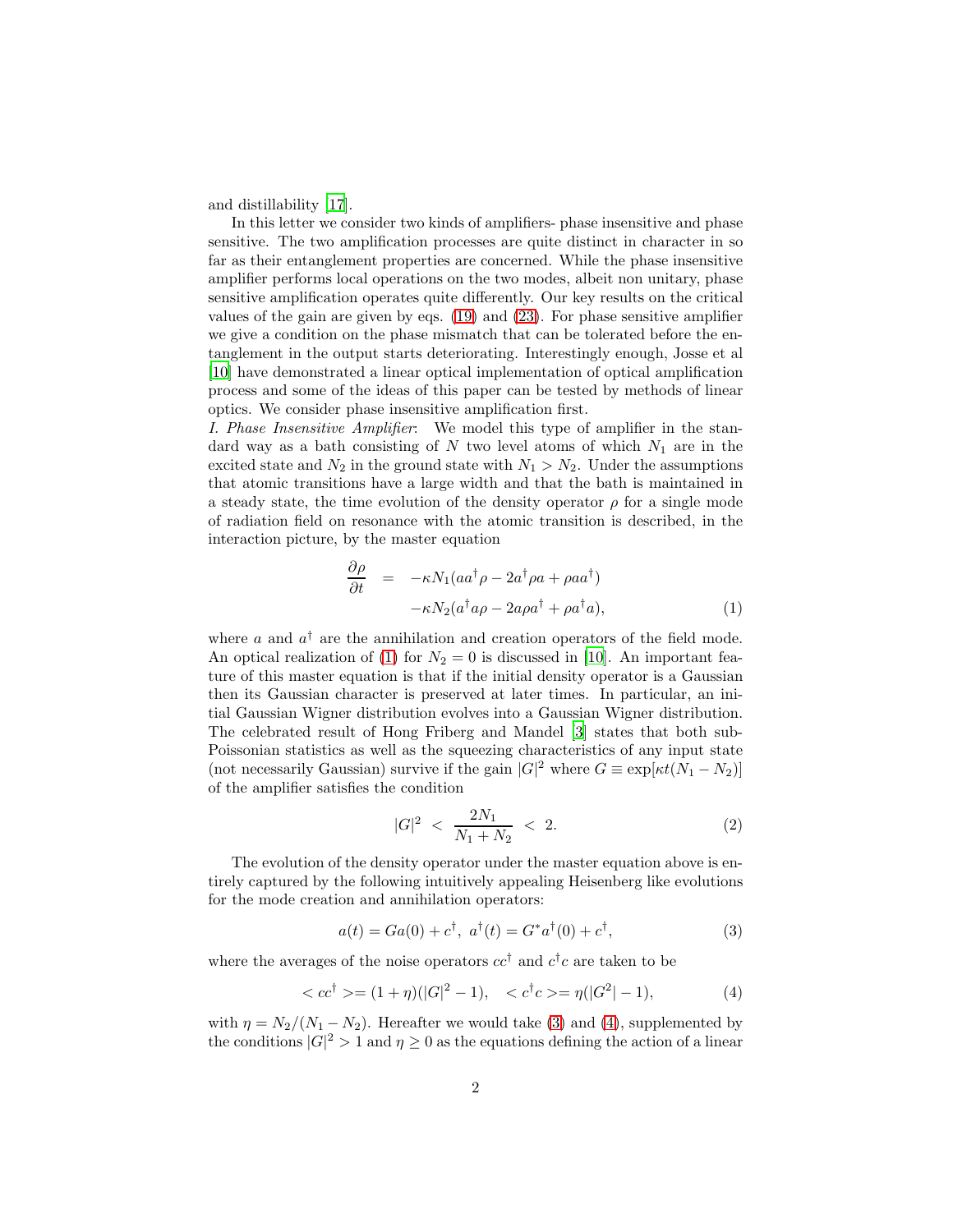phase insensitive quantum amplifier. Alternatively, one may view these equations as arising entirely from the requirements of preservation of commutation relations supplemented by reasonable phenomenological inputs. The condition that  $[a(t), a^{\dagger}(t)] = 1$ , given  $[a(0), a^{\dagger}(0)] = 1$ , requires that  $[c, c^{\dagger}] = |G|^2 - 1$  and hence  $\langle cc^{\dagger} \rangle - \langle c^{\dagger}c \rangle = |G|^2 - 1$  and the noise correlations as in [\(4\)](#page-1-2) are consistent with this equality. This reformulation of the master equation above not only facilitates computations but also relates directly to experimentally relevant quantities. It should be kept in mind that the noise source is Gaussian in nature.

For continuous variable systems, entanglement measures are well developed for Gaussian states and thus for our quantitative studies we have chosen to examine the effects of quantum noise of the amplifier on Gaussian entangled states.

In order to study the evolution of quantum entanglement of a Gaussian state  $\rho$  as it is amplified, in a manner as prescribed above, we make use of the well known criteria for entanglement in Gaussian states developed in  $[14]-[16]$  $[14]-[16]$  where the covariance matrix  $\sigma$  of the Wigner distribution,

$$
W(X) = \frac{e^{-(X - \langle \hat{X} \rangle)\sigma^{-1}(X - \langle \hat{X} \rangle)^{T}/2}}{(2\pi)^{n}\sqrt{\text{Det}(\sigma)}},
$$
  
 
$$
X \equiv (x_1, p_1, \cdots, x_n, p_n),
$$
 (5)

associated with the n mode Gaussian state  $\rho$  plays a key role. The elements of covariance matrix  $\sigma$ , are given by

$$
\sigma_{ij} = \frac{1}{2} < (\hat{X}_i \hat{X}_j + \hat{X}_j \hat{X}_i) > - < \hat{X}_i > < \hat{X}_j > \tag{6}
$$

where  $\hat{X} \equiv (\hat{x}_1, \hat{p}_1 \cdots, \hat{x}_n, \hat{p}_n), \ \hat{x}_j \ = \ (a_j + a_j^{\dagger})/\sqrt{2}, \ \hat{p}_j \ = \ (a_j - a_j^{\dagger})/\sqrt{2}i, \ a_j$  $(a_j^{\dagger})$  denote the bosonic annihilation (creation) operators associated with the  $j<sup>th</sup>$  mode, and  $\langle \cdot \rangle \equiv \text{Tr}[\cdot \rho]$ . By definition, the covariance matrix is a real positive symmetric matrix and, by Williamson's theorem, is therefore congruent by a symplectic transformation to a diagonal matrix. The entries along the diagonal, the symplectic eigenvalues, can then be used to constrain and characterize the covariance matrices associated with a quantum state [\[18\]](#page-8-5). The idea that violations of these constraints by the symplectic eigenvalues of the 'partially transposed' density operator  $\tilde{\rho}$  corresponding to the Gaussian state  $\rho$  can be viewed as a signal for entanglement, has been ingeniously put to use in  $[14]-[16]$  $[14]-[16]$ to arrive at the necessary and sufficient conditions for separability of bipartite Gaussian states.

In the two mode case, the covariance matrix has the form

$$
\sigma = \left(\begin{array}{cc} \alpha & \gamma \\ \gamma^T & \beta \end{array}\right). \tag{7}
$$

Given the covariance matrix for a two mode state  $\rho$ , the two symplectic eigenvalues of the covariance matrix associated with its 'partial transpose'  $\tilde{\rho}$  are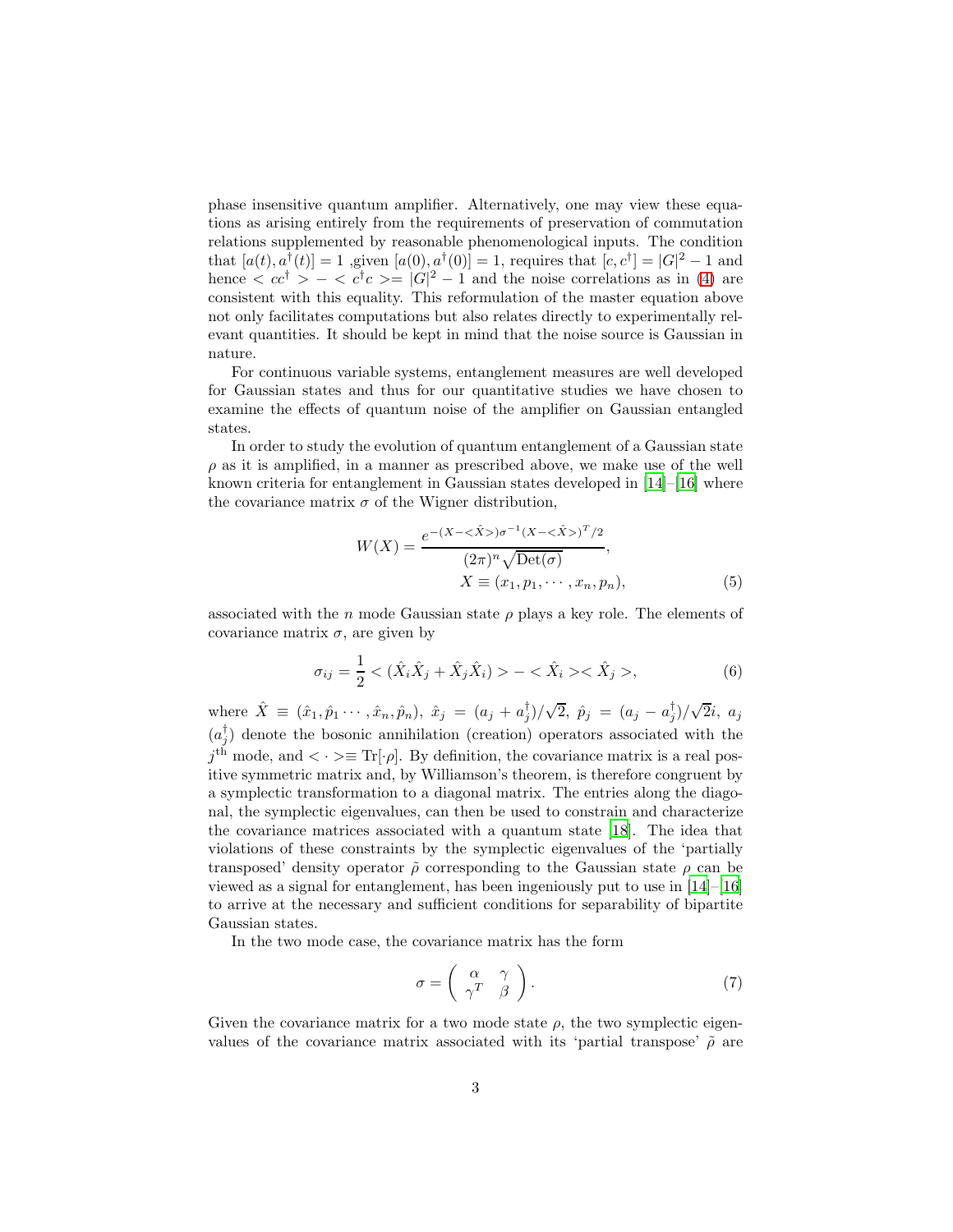explicitly given by ,



Figure 1: Schematic diagram for the amplification of a two mode entangled Gaussian state by a phase insensitive amplifier. The optical parametric amplifier (OPA) produces a two mode squeezed vacuum state of  $a$  and  $b$ . In the symmetric case, both the optical amplifiers  $(OA)$ are present. In the asymmetric case the OA from the  $b$  arm is removed.

where  $\tilde{\Delta}(\sigma) = \text{Det}(\alpha) + \text{Det}(\beta) - 2\text{Det}(\gamma)$ . If  $\tilde{\nu}_{\leq}$  is taken to denote the smaller of the two symplectic eigenvalues, then the necessary and sufficient conditions for  $\rho$  to be an entangled state can be expressed as

$$
\tilde{\nu}_{\leq} < \frac{1}{2}.\tag{9}
$$

A possible quantitative measure of entanglement, discussed in detail in [\[19](#page-8-6), [20\]](#page-8-7), may be taken to be the logarithmic negativity  $E_N(\rho)$ :

$$
E_N(\rho) = \max[0, -\ln(2\tilde{\nu}_<)].
$$
\n(10)

For the special case when  $\sigma$  has the form

$$
\sigma = \begin{pmatrix} A & 0 & B & C \\ 0 & A & C & -B \\ B & C & A' & 0 \\ C & -B & 0 & A' \end{pmatrix},
$$
(11)

the two symplectic eigenvalues  $\tilde{\nu}_{\pm}$  turn out to be

<span id="page-3-0"></span>
$$
\tilde{\nu}_{\pm} \equiv \frac{1}{2} [(A + A') \pm \sqrt{(A - A')^2 + 4(B^2 + C^2)}]. \tag{12}
$$

These expressions will be useful later. For the two mode squeezed vacuum

$$
\rho = S(z)|0, 0> < 0, 0|S^{\dagger}(z),S(z) = \exp[za^{\dagger}b^{\dagger} - z^*ab], z = re^{i\theta},
$$
\n(13)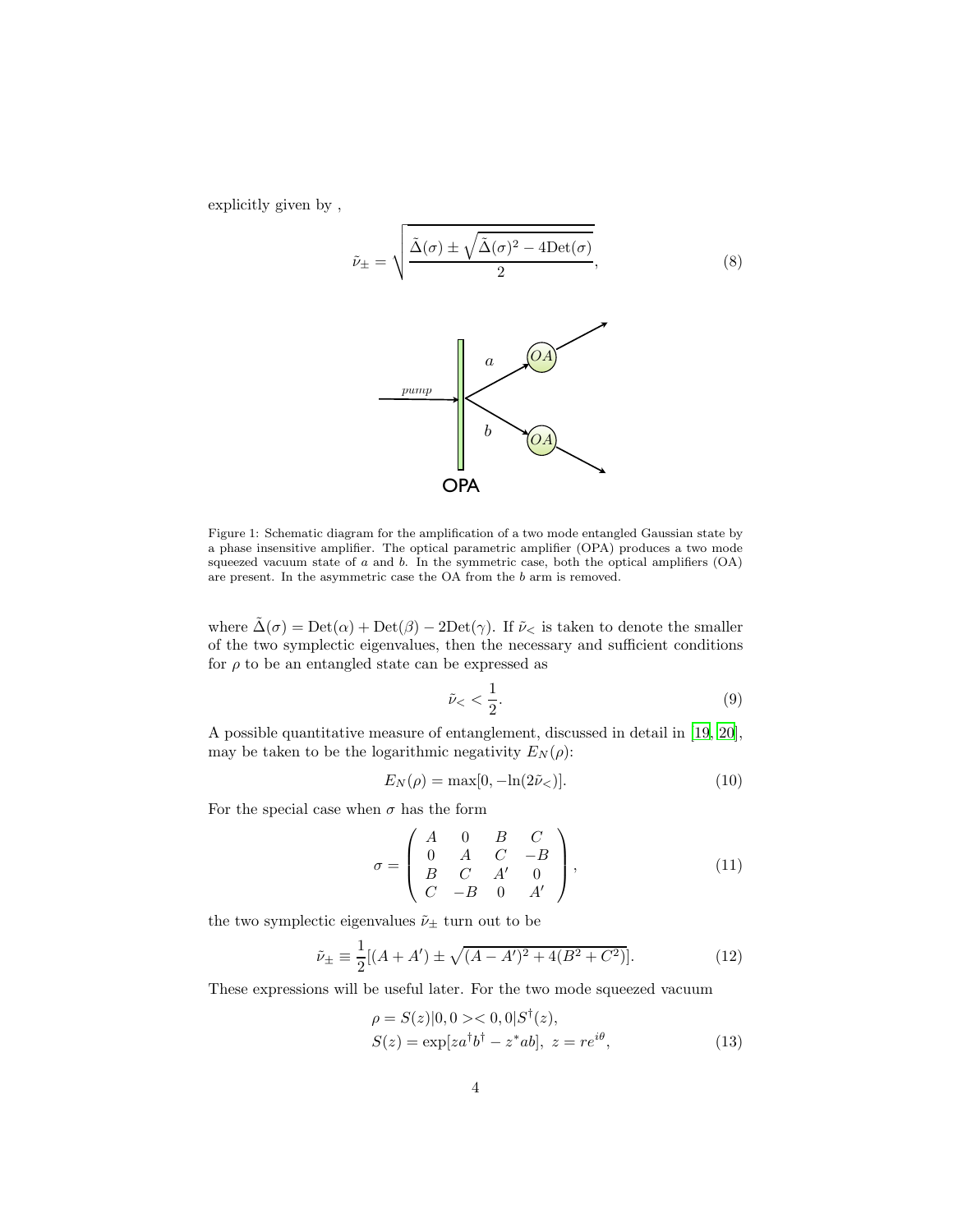which belongs to the class of Gaussian entangled states, the two symplectic eignevalues are  $\tilde{\nu}_{\pm} = e^{\pm 2r}/2$  and thus the quantum entanglement in in this state is directly linked to the squeezing parameter  $r$  as the logarithmic negativity  $E_N = 2r$ . As  $r \to 0$ ,  $\tilde{\nu}_\leq 2\pi$  and the entanglement disappears. Using [\(3\)](#page-1-1) and [\(4\)](#page-1-2) we next discuss the dynamics of entanglement and consider two cases. A The Symmetric Case Here we examine the situation when both the modes are symmetrically amplified as shown schematically in the Fig.1.

On making the replacements appropriate to this case

$$
a \longrightarrow Ga + c^{\dagger}, b \longrightarrow Gb + d^{\dagger}, \tag{14}
$$

and using

<span id="page-4-2"></span>
$$
\langle cc^{\dagger} \rangle = (1 + \eta)(|G|^2 - 1), \langle c^{\dagger}c \rangle = \eta(|G^2| - 1), \tag{15}
$$

$$
\langle dd^{\dagger} \rangle = (1 + \eta)(|G|^2 - 1), \langle d^{\dagger} d \rangle = \eta(|G^2| - 1), \tag{16}
$$

with all other noise averages set equal to zero, one finds that entries in [\(12\)](#page-3-0) are given by

$$
A = A' = [|G|^2 \cosh 2r + (1 + 2\eta)(|G|^2 - 1)]/2,
$$
  
\n
$$
B = [|G|^2 \sinh 2r \cos \theta]/2, C = [|G|^2 \sinh 2r \sin \theta]/2,
$$
\n(17)

and hence

$$
\tilde{\nu}_{<} = \frac{|G|^2(e^{-2r} + (1+2\eta)) - (1+2\eta)|}{2}.\tag{18}
$$

Requiring that the output state remain an entangled state i.e.  $\tilde{\nu} < 1/2$  then translates into the following condition for the gain :

<span id="page-4-0"></span>
$$
|G|^2 < \left(\frac{2+2\eta}{1+2\eta + e^{-2r}}\right). \tag{19}
$$

In the special case of a fully inverted amplifier,  $\eta \to 0$ , and we have

<span id="page-4-1"></span>
$$
|G|^2 < \frac{2}{(1 + e^{-2r})} = \frac{2}{(1 + e^{-E_N})},\tag{20}
$$

where  $E_N$  is the logarithmic negativity of the input state. Further, for maximum entanglement in the initial state i.e.  $r \to \infty$ , this becomes  $|G|^2 < 2$ . We note that Scheel et al. [\[21](#page-8-8)] using the concept of relative quantum entropy derived a result equivalent to [\(20\)](#page-4-1). Hillery and Zubairy [\[22\]](#page-8-9) used the high gain limit and concluded that in this limit all entanglement would be lost. These papers however do not use the logarithmic negativity criteria. It is interesting to note that conditions similar to [\(19\)](#page-4-0) are found for the case of loss of entanglement [\[15\]](#page-8-10) by attenuators which have been extensively studies [\[21](#page-8-8), [23,](#page-8-11) [24\]](#page-8-12).

B The Asymmetric Case Next we consider the case when, say only the mode a is amplified. On making the replacements

$$
a \longrightarrow Ga + c^{\dagger}, b \longrightarrow b,\tag{21}
$$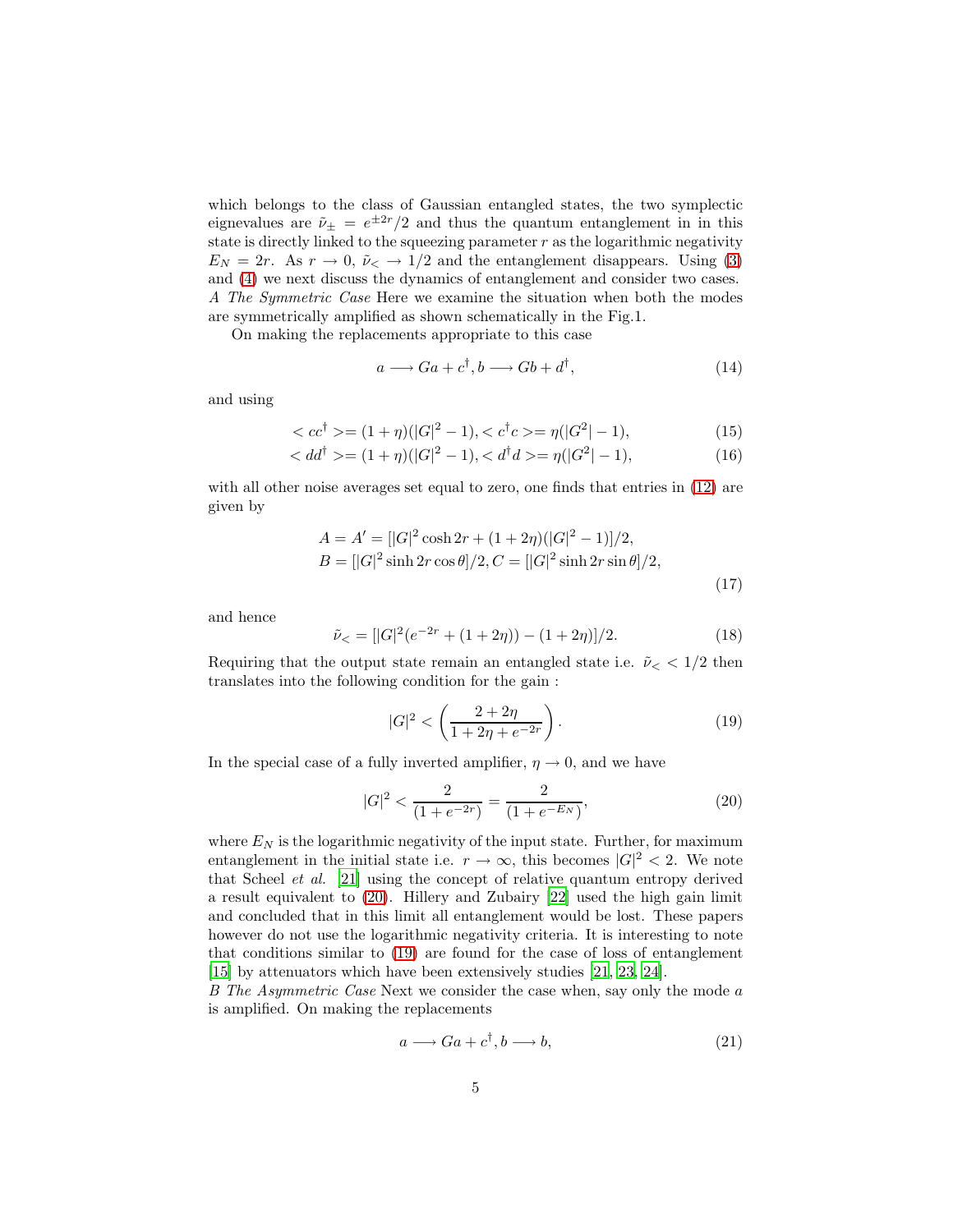

Figure 2: Variation of the entanglement measure  $\tilde{\nu}_{\le}$  as a function of the gain  $|G|^2$  for the symmetric case (solid line) and the asymmetric case (dashed line) for  $r = 1, \eta = 0$ . The cross marks the critical value of the gain in the symmetric case beyond which the entanglement in the output state vanishes.

and and using [\(15\)](#page-4-2) we obtain

$$
A = [|G|^2 \cosh 2r + (1 + 2\eta)(|G|^2 - 1)]/2,
$$
  
\n
$$
A' = [\cosh 2r]/2, B = [|G|\sinh 2r \cos \theta]/2,
$$
  
\n
$$
C = [|G|\sinh 2r \sin \theta]/2,
$$
\n(22)

which give

<span id="page-5-0"></span>
$$
\tilde{\nu}_{<} = \frac{1}{4} [(|G^2| + 1) \cosh 2r + (1 + 2\eta)(|G|^2 - 1) - \sqrt{(|G|^2 - 1)^2 (\cosh 2r + 1 + 2\eta)^2 + 4|G|^2 \sinh^2 2r}] \tag{23}
$$

In contrast to the symmetric case, here one finds  $\tilde{\nu}_{\leq}$  is always less than 1/2 for  $\eta = 0$  and therefore the entanglement survives no matter how large the gain is. The variation of  $\tilde{\nu}_{\leq}$  in the two cases as a function of the gain is shown in the Fig. 2. The situation however is different if  $\eta$  is non zero. In this case there is a threshold value of gain beyond which the entanglement of the initial state is lost. The threshold value of the gain depends on the value of  $\eta$ . Clearly for larger  $\eta$  the entanglement degrades faster. We show this behavior in the Fig 3. As mentioned in the introduction, our results like [\(20\)](#page-4-1) and [\(23\)](#page-5-0) can be tested purely by means of linear optics [\[10](#page-7-2)]. II Phase Sensitive Amplification: We next consider a phase sensitive amplifier as shown schematically in the Fig. 4. The net amplification in this case depends on the relative phase  $(\theta - \theta')$ . Interesting interference effects in OPA cavities due to pumping with squeezed light were predicted and verified [\[25\]](#page-8-13)–[\[27\]](#page-8-14).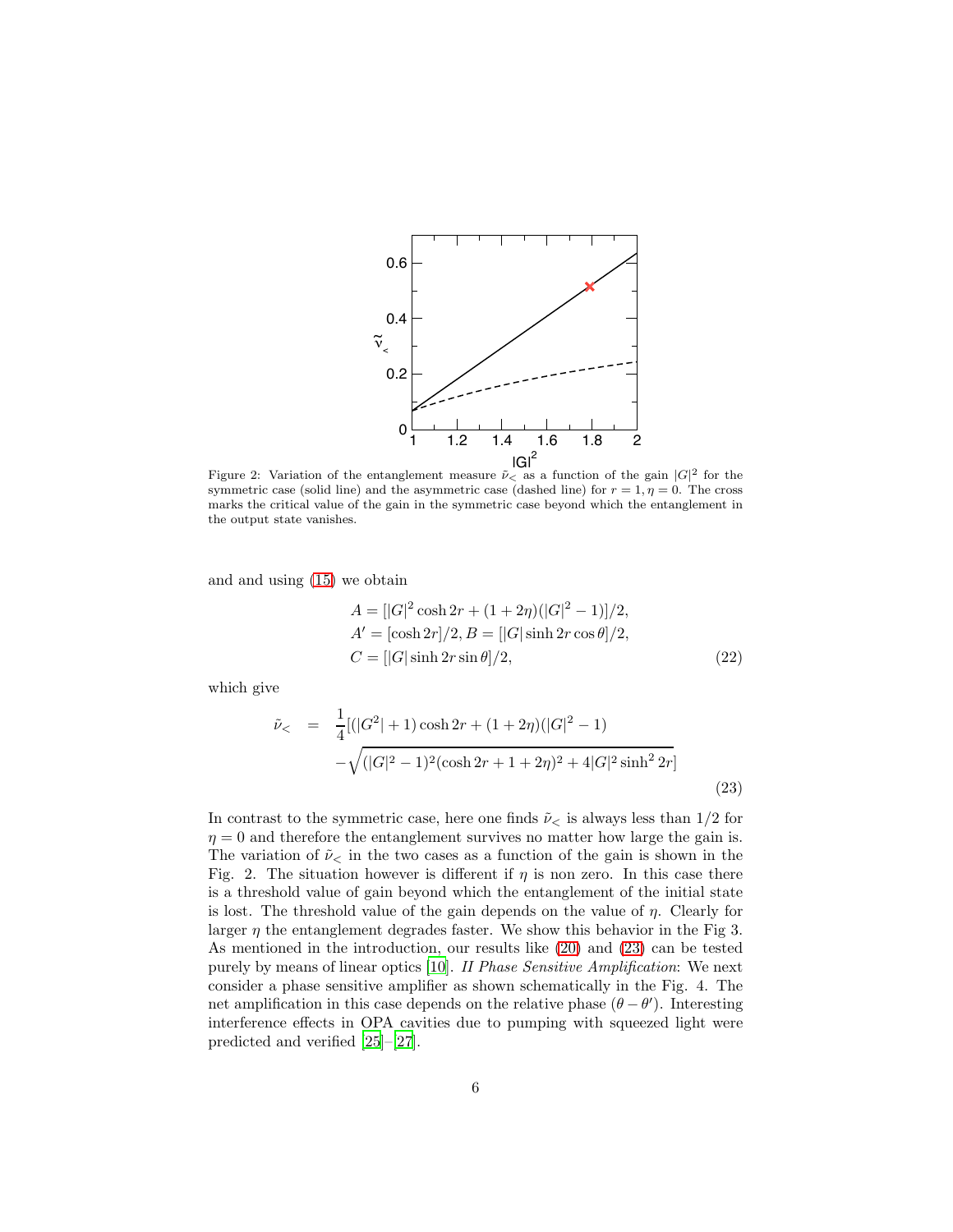

Figure 3: Variation of the entanglement measure  $\tilde{\nu}_{\le}$  as a function of the gain  $|G|^2$  for different  $\eta$  and the squeezing parameter  $r = 1$ .  $\eta = 0$ (Solid line),  $\eta = 0.5$ (Dotted line),  $\eta = 1$ (Dashed line),  $\eta = 2$ (Dotdashed line).



Figure 4: Schematic diagram of a phase sensitive amplifier. The first OPA produces a squeezed vacuum state of the modes  $(a, b)$  and the second OPA acts as an amplifier.

The action of this amplifier is to transform the input squeezed vacuum  $S(z)|0,0> < 0,0|S^{\dagger}(z)$  to the state  $S(z')S(z)|0,0> < 0,0|S^{\dagger}(z)S^{\dagger}(z')$ . Using the composition theorem for squeezing operators [\[28](#page-8-15)],

$$
S(z_1)S(z_2) = S(z_3)e^{i(a^{\dagger}a+b^{\dagger}b+1/2)\Phi}, \quad z_i = r_i e^{i\theta_i},
$$
  
\n
$$
\zeta_3 = \frac{\zeta_1 + \zeta_2}{1 + \zeta_1^*\zeta_2}, \quad, \zeta_i = \tanh r_i e^{i\theta_i}
$$
  
\n
$$
\Phi = \frac{1}{2i} \ln \left( \frac{1 + \zeta_1 \zeta_2}{1 + \zeta_1^*\zeta_2} \right),
$$
\n(24)

one finds that the output state is again a squeezed vacuum  $S(z'')|0,0><$  $(0,0)S^{\dagger}(z'')$ , and the squeezing parameter r'' is related to the squeezing parameter  $r'$  of the input  $(a, b)$  and  $r''$ , that of the second OPA, as follows:

$$
\cosh(2r'') = \cosh(2r)\cosh(2r') + \sinh(2r)\sinh(2r')\cos\alpha, \qquad (25)
$$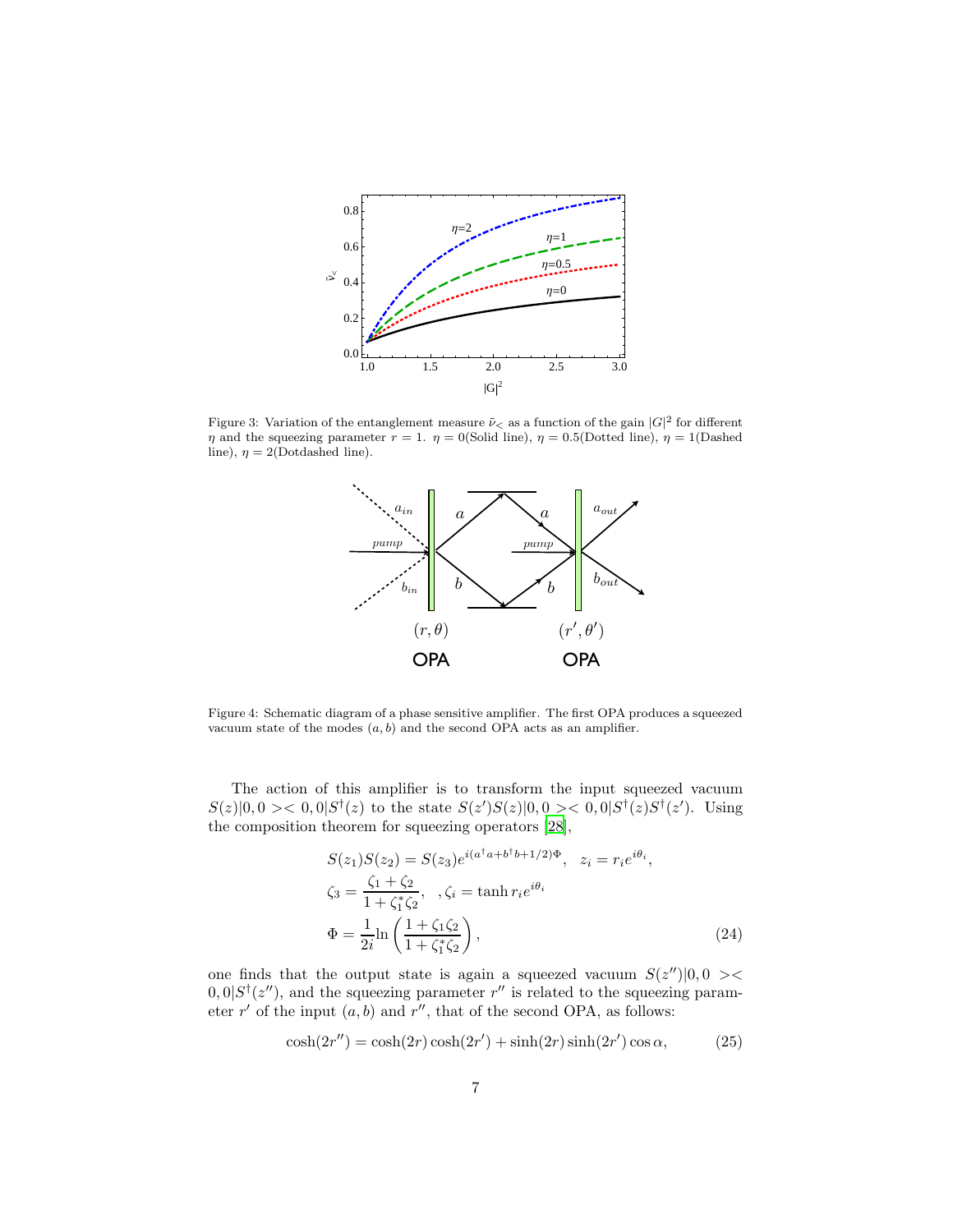where  $\alpha = |\theta - \theta'|$ . This relation sets a limit on the phase difference  $\alpha$  beyond which the squeezing parameter for the output and hence its entanglement is less than that of the input. This limiting value  $\alpha_0$  of  $\alpha$  is given by

$$
\cos \alpha_0 = \frac{-\coth 2r \tanh r' \text{ if } r \ge r',}{-\coth 2r' \tanh r \text{ if } r \le r'}. \tag{26}
$$

Thus, in order not to degrade quantum entanglement in the output, the phases  $\theta$  and  $\theta'$  should be chosen such that  $0 \leq |\theta - \theta'| \leq \alpha_0$ .

To conclude, we derive the maximal allowable gain of the phase insensitive amplifier for quantum entanglement to survive. Interestingly enough, the entanglement is found to be more robust if only one partner of the pair is amplified which is in agreement with a recent observation [\[29\]](#page-8-16). Further, we give explicit results for the growth of entanglement if phase sensitive amplifier is used. Clearly extension of these ideas to non Gaussian entangled states, like photon subtracted squeezed states [\[30\]](#page-8-17) and NOON states [\[31\]](#page-8-18), is a subject of further study.

Acknowledgements One of us (GSA) has enjoyed interesting conversations on entanglement with R. Boyd, J. H. Eberly, P. Knight, M. Plenio and F. Illuminati. This work was supported by NSF Grant no CCF-0829860.

## References

- <span id="page-7-0"></span>[1] K. Shimoda, H. Takashi, and C. H. Townes, J. Phys. Soc. Japan 12, 686 (1957).
- [2] H. A. Haus and J. A. Mullen, Phys. Rev. 128, 2407 (1962).
- <span id="page-7-3"></span>[3] C. K. Hong, S. R. Friberg, and L. Mandel, J. Opt. Soc. Am. B2, 494 (1985).
- [4] G. S. Agarwal and K. Tara, Phys. Rev. A 47, 3160 (1993).
- [5] R. Loudon, Philos. Trans. Roy. Soc. London, A 355, 2313 (1997).
- [6] M. Artoni and R. Loudon, Phys. Rev. A 57, 622 (1998).
- [7] M. S. Kim, W. Son, V. Buzek, and P. L. Knight, Phys. Rev. A 65, 032323 (2002).
- [8] P. Diament and M. C. Teich, IEEE J. Quantum Electron. 28, 1325 (1992).
- [9] G. Leuchs and U. L. Andersen, Laser Physics 15, 1 (2005).
- <span id="page-7-2"></span>[10] V. Josse, M. Sabuncu, N. J. Cerf, G. Leuchs, and U. L. Andersen, Phys. Rev. Lett. 96, 163602 (2006).
- <span id="page-7-1"></span>[11] R. W. Boyd, G. S. Agarwal, K. W. C. Chan, A. K. Jha, and M. N. O'Sullivan, Opt. Comm. 281, 3732 (2008).